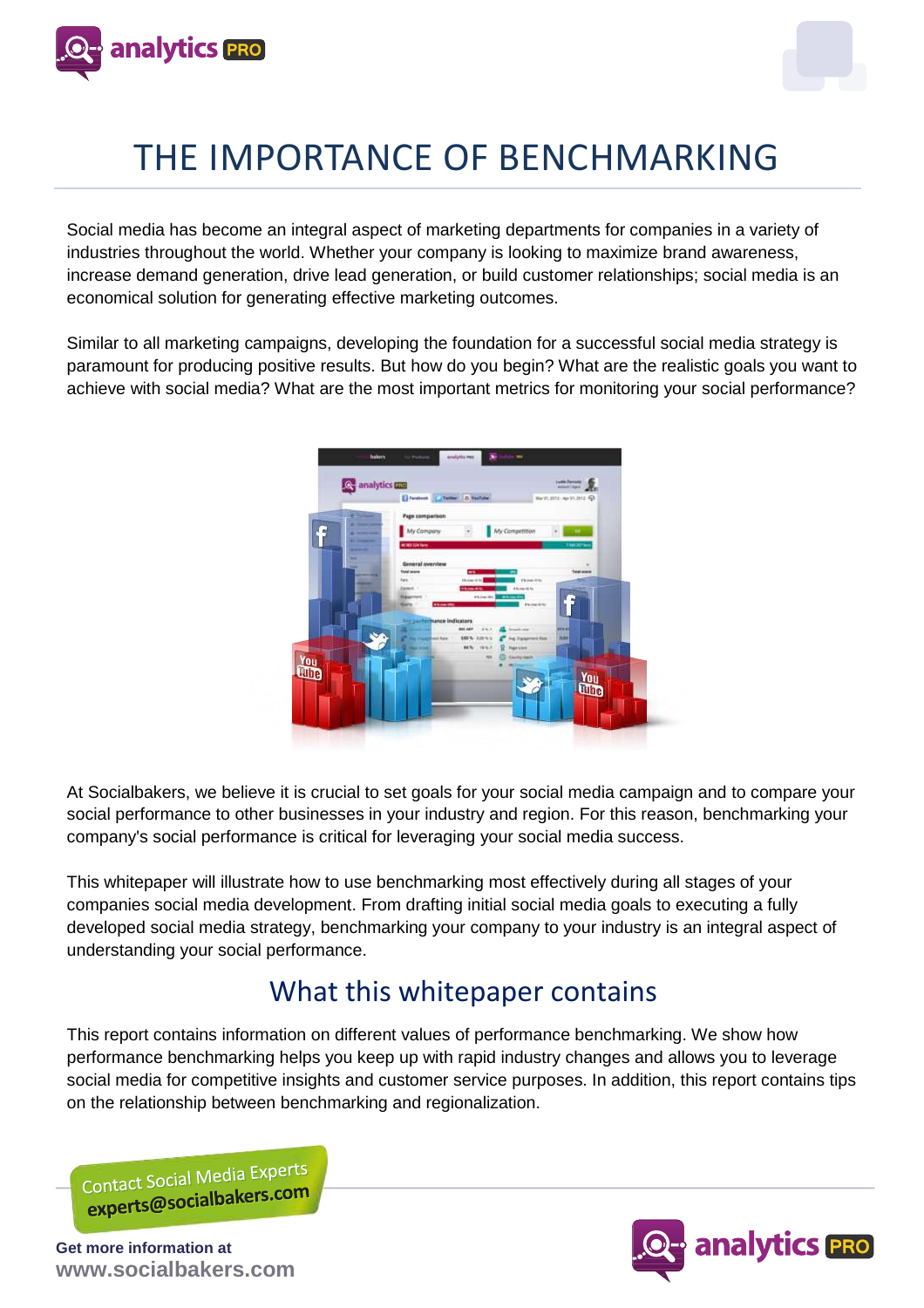



## GETTING STARTED

Once you have decided that it is time for your brand to actively participate in social media, it is important to set realistic goals for how you want your company to perform socially. At this point it is important to benchmark different competitors social performance to your industry. By understanding how your competitors are performing compared to industry standards, you will learn what goals are realistic for your social media efforts. Moreover, this analysis will provide valuable insight as to what your competitors are lacking in their social campaigns and you can determine how to outperform them in certain aspects of social media marketing.

| <b>KLM</b>                            | $\boldsymbol{\Psi}$ |                          |                | - Airlines Global        | ۷                  | Go        |  |
|---------------------------------------|---------------------|--------------------------|----------------|--------------------------|--------------------|-----------|--|
| 1715 095 fans                         |                     |                          |                |                          |                    | N/A fans  |  |
| <b>General overview</b>               |                     |                          |                |                          |                    | A         |  |
| <b>Total score</b>                    | 60%                 |                          | 22%            |                          | <b>Total score</b> |           |  |
| Fans <sup>?</sup><br>10 % (max 10.96) |                     |                          |                | Fans ?<br>3 % (max 10 %) |                    |           |  |
| Content ?<br>6 % (max 30 %)           |                     |                          | 4 % (max 30 %) |                          | Content:           |           |  |
| Engagement ?<br>35 % (max 35%)        |                     |                          |                | 9 % (max 35 %)           | Engagement<br>- 7  |           |  |
| Quality ?<br>9 % (max 25%)            |                     |                          | 6 % (max 25 %) |                          | Quality ?          |           |  |
| <b>Key performance indicators</b>     |                     |                          |                |                          |                    | д         |  |
| Growth rate                           | 164 636             | 11%7                     |                | Growth rate              | 4887               | $7%$ $7%$ |  |
| Avg. Engagement Rate                  | 0,4662 %            | 0,1442%                  |                | Avg. Engagement Rate     | 0,1226 %           | 0.2364%   |  |
| ប្អ<br>Page score                     | 60 %                | $0\%$ $\rightarrow$      | ę.             | Page score               | 22%                | $0\%$ M   |  |
| Country reach                         | 0,20%               | $0.02 \%$ $\overline{A}$ |                | Country reach            |                    | N/A       |  |

When determining your initial social media strategy it is also important to benchmark competitor performance to your industry in your region. At Socialbakers, we firmly believe this "regionalization" process is an elemental step in creating your social media strategy. Regionalization is important because far too many regional brands are comparing their own social performance to their global industry, when in reality they are not competing with many of these international brands. For this reason, when determining your social media strategy it is critical to analyze your industries regional performance, in order to gain more relevant insight and to set more realistic goals.

**SOCIALBAKERS TIP** – When benchmarking competitors' performance to your industry, make sure to closely analyze fan engagement rates and response rates. When initially developing a social media strategy, many brands focus solely on executing campaigns to increase fan growth. Although fan growth is definitely important, maintaining high levels of engagement rates and responding to your existing fans is a critical aspect of social marketing.

Contact Social Media Experts Contact Social Incolaters.com

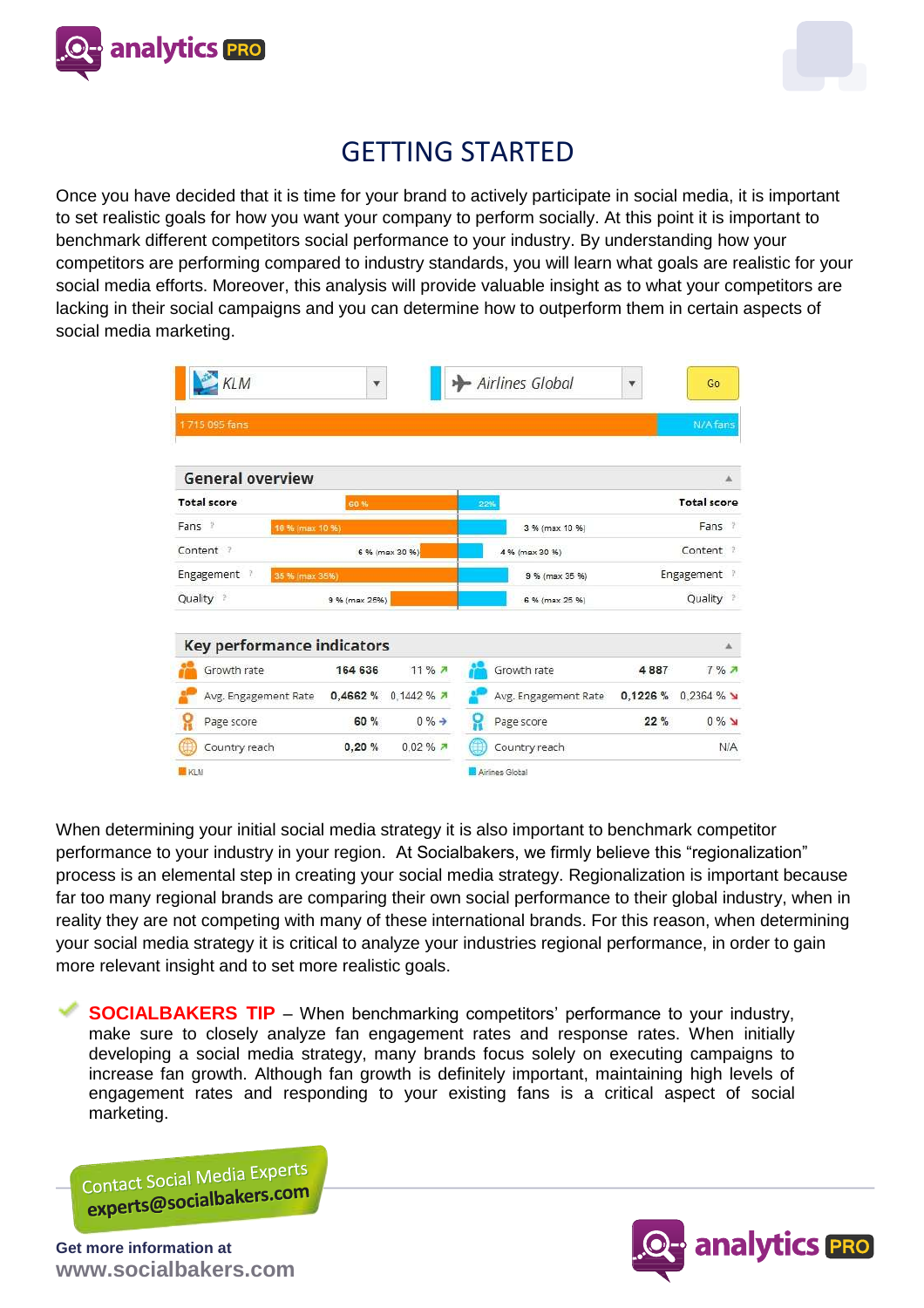



# BENCHMARKING: EXECUTING YOUR SOCIAL MEDIA STRATEGY

Once you have a fully developed social media strategy which you are executing in style, it is still essential to utilize the benchmarking tool to enhance your social media results. By regularly benchmarking your social performance to your industry and region you can gain valuable insight about industry changes in social media and the existence of new social media "players" in your industry.



### **INDUSTRY CHANGES**

Discerning changes in your industry is difficult. Anticipating changes in your industry is even harder. However, in today's world adapting and anticipating changes in consumer needs is a critical element of business. The good news is that successfully using social media and benchmarking your brand to competitors and industry can alleviate many of these difficulties.

As time progresses, benchmarking your social performance to your competitors offers an overview of how your social media performance is developing in comparison to your industry. When analyzing the progression of your social performance, it is critical to evaluate the metrics which your brand is superior and inferior to industry standards. For the metrics in which your brand is performing below industry standards (with the exception of absolute fans), you should closely monitor competitors that are performing well in these categories. No only will benchmarking your company to your industry increase your social performance, but it will also provide valuable insight as to how your industry is becoming more, the same or less active on social media.

Amongst other things, social listening is an integral tool for understanding the social landscape of your industry and receiving customer feedback. When using a social listening tool it is important to monitor two key metrics; the volume of mentions and the sentiment surrounding your brand or products. By benchmarking your brand to your industry with social listening, you can determine whether your brand is performing below or above industry standards in social media. Furthermore, if a certain competitor is receiving a high volume of mentions with positive sentiment in comparison to the industry average, you can deduce that this competitor is posting highly engaging content. Thus signifying that you should attempt to emulate the content they are posting.

Contact Social Media Experts Contact Social Media

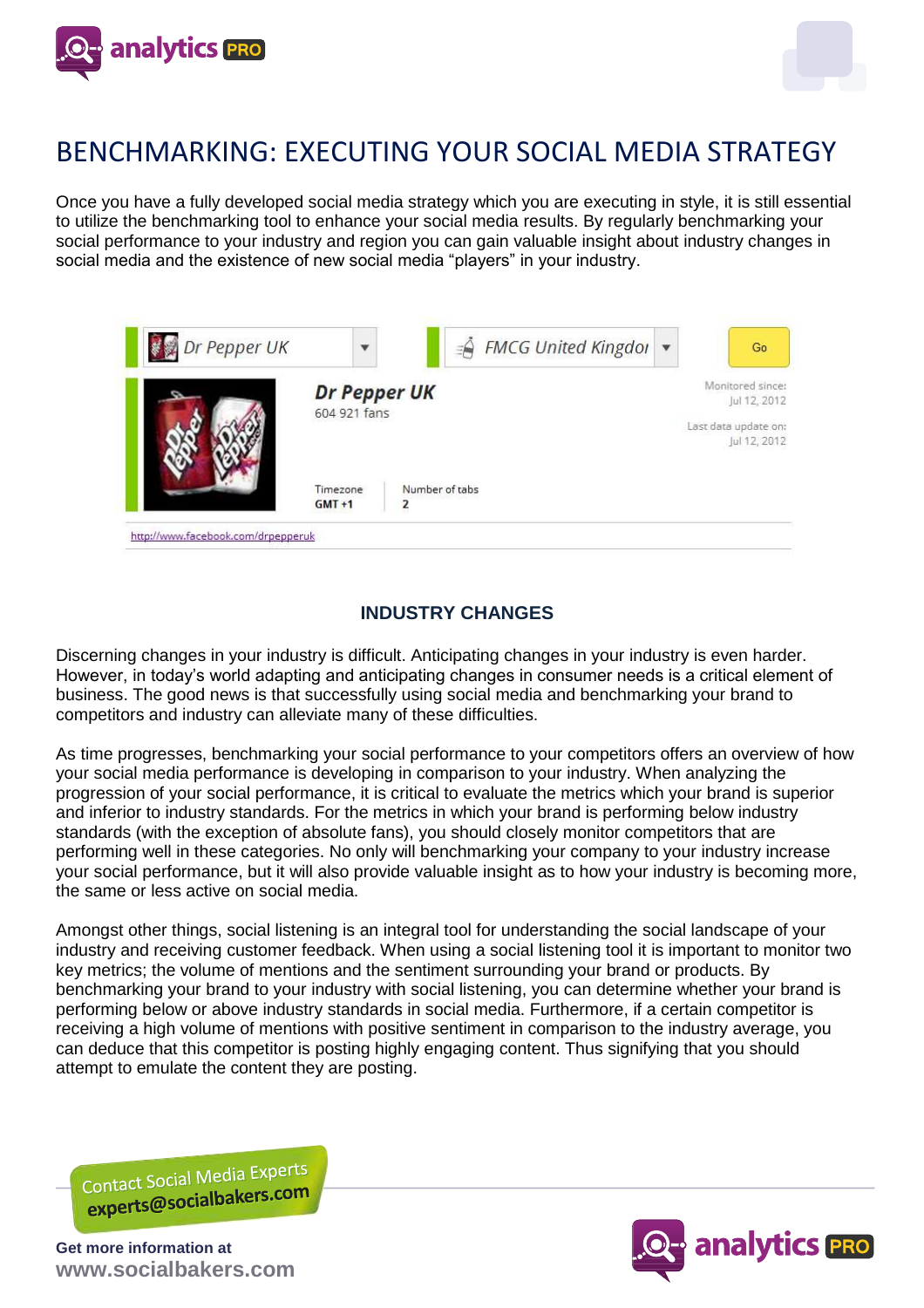



#### **NEW SOCIAL MEDIA PLAYERS**

The world of social media is empowering and moves at a fast pace. In the pre-social world, smaller brands struggled with gaining large marketing attention because traditional methods of advertising and marketing are expensive. However, this is no longer the case as smaller brands have become empowered to organically develop large social media campaigns using guerilla marketing tactics in place of large advertising funds. What does this signify for marketing department of small to large brands?



If you are a small brand then social media is one of your best tools in your marketing toolbox. Throughout all stages of development you should be benchmarking your performance to your competitors, industry and region. Why? The answer is simple - to gain knowledge about what other brands in your industry are successfully accomplishing with social media and where they are failing to captivate their audience. With this knowledge, you are fully equipped to develop innovative campaigns focused on increasing fan growth and engagement rates rapidly. The result - successful marketing campaigns which can potentially reach a larger and more captivated audience than costly traditional marketing methods.

If you are a large brand then benchmarking your performance to competitors and industry is important for two main reasons. Foremost, benchmarking allows you to see if you are performing above or below industry standards and to gain competitive insights about what other large competitors are achieving via social media. Secondly, if you are under-performing in a certain aspect of social media marketing it is often useful to see how a smaller competitor is achieving high levels of success for this metric. For example, often smaller brands generate more highly engaging content because social media is such an integral aspect of their marketing campaigns. Therefore, monitoring these smaller brands may provide helpful recommendations on how to improve your content to generate higher engagement rates.

Contact Social Media Experts Contact Social Media